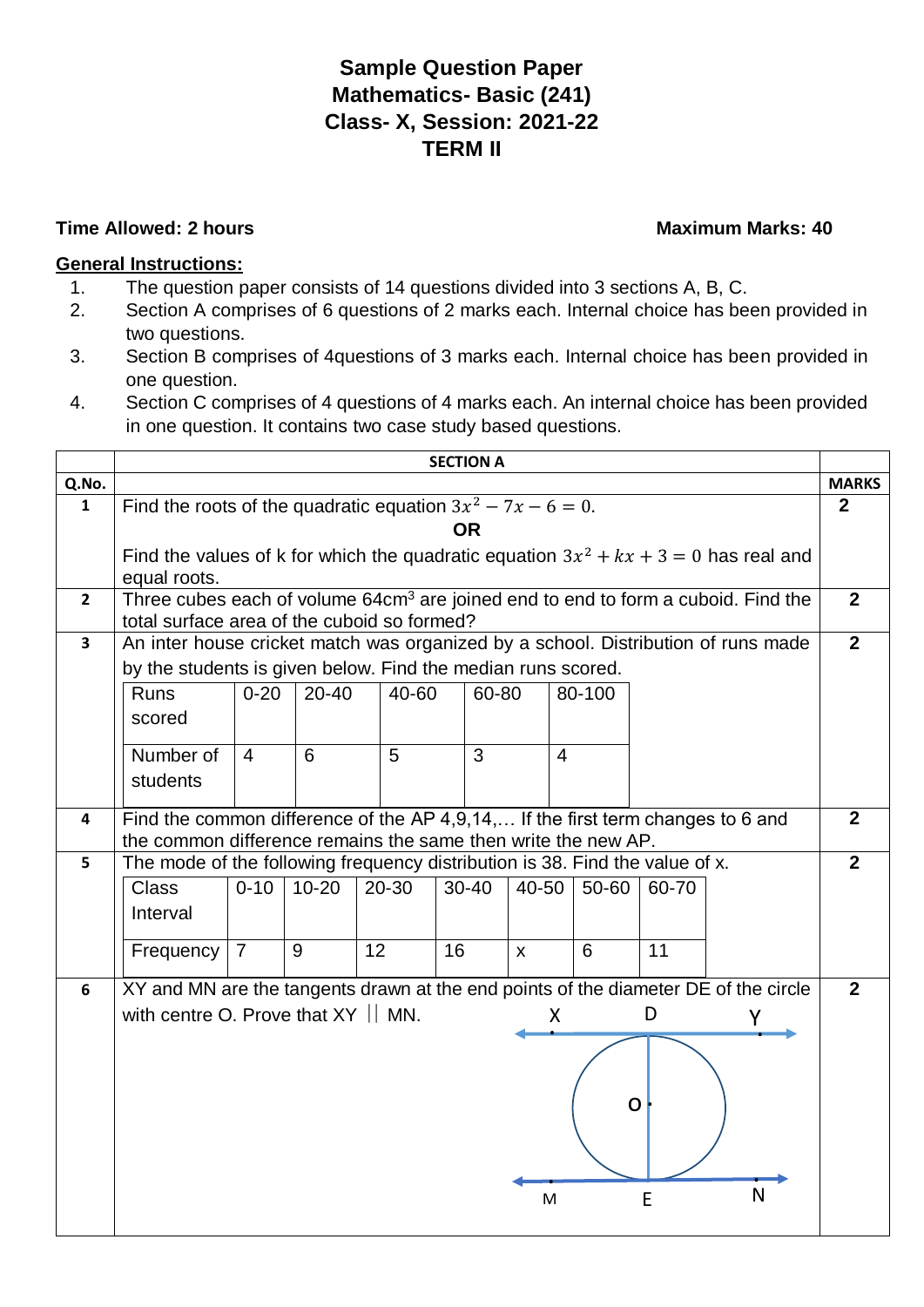|                | <u>OR</u><br>In the given figure, a circle is inscribed in the quadrilateral ABCD. Given AB=6cm,<br>BC=7cm and CD=4cm. Find AD.<br>C<br>Α<br>B                                                                                                                                                                                                                                                                                                                                                                                                                                                                                                                                                                                                                                                            |                         |  |  |  |  |
|----------------|-----------------------------------------------------------------------------------------------------------------------------------------------------------------------------------------------------------------------------------------------------------------------------------------------------------------------------------------------------------------------------------------------------------------------------------------------------------------------------------------------------------------------------------------------------------------------------------------------------------------------------------------------------------------------------------------------------------------------------------------------------------------------------------------------------------|-------------------------|--|--|--|--|
|                | <b>Section-B</b>                                                                                                                                                                                                                                                                                                                                                                                                                                                                                                                                                                                                                                                                                                                                                                                          |                         |  |  |  |  |
| $\overline{7}$ | An AP 5, 8, 11 has 40 terms. Find the last term. Also find the sum of the last 10                                                                                                                                                                                                                                                                                                                                                                                                                                                                                                                                                                                                                                                                                                                         |                         |  |  |  |  |
| 8<br>9         | terms.<br>A tree is broken due to the storm in such a way that the top of the tree touches the<br>ground and makes an angle of $30^0$ with the ground. Length of the broken upper part<br>of the tree is 8 meters. Find the height of the tree before it was broken.<br><b>OR</b><br>Two poles of equal height are standing opposite each other on either side of the<br>road 80m wide. From a point between them on the road the angles of elevation of<br>the top of the two poles are respectively $60^{\circ}$ and $30^{\circ}$ . Find the distance of the point<br>from the two poles.<br>PA and PB are the tangents drawn to a circle with centre O. If PA= 6 cm and<br>$\angle$ APB=60 <sup>0</sup> , then find the length of the chord AB.<br>Α<br>6 cm<br>$\mathbf{O}$ .<br>P<br>$60^\circ$<br>В | 3<br>3                  |  |  |  |  |
| 10             | The sum of the squares of three positive numbers that are consecutive multiples of<br>5 is 725. Find the three numbers.                                                                                                                                                                                                                                                                                                                                                                                                                                                                                                                                                                                                                                                                                   | $\overline{\mathbf{3}}$ |  |  |  |  |
|                | <b>Section-C</b>                                                                                                                                                                                                                                                                                                                                                                                                                                                                                                                                                                                                                                                                                                                                                                                          |                         |  |  |  |  |
| 11             | Construct two concentric circles of radii 3cm and 7cm. Draw two tangents to the<br>smaller circle from a point P which lies on the bigger circle.<br><b>OR</b><br>Draw a pair of tangents to a circle of radius 6cm which are inclined to each other at<br>an angle of 60 <sup>0</sup> . Also find the length of the tangent.                                                                                                                                                                                                                                                                                                                                                                                                                                                                             | $\overline{\mathbf{4}}$ |  |  |  |  |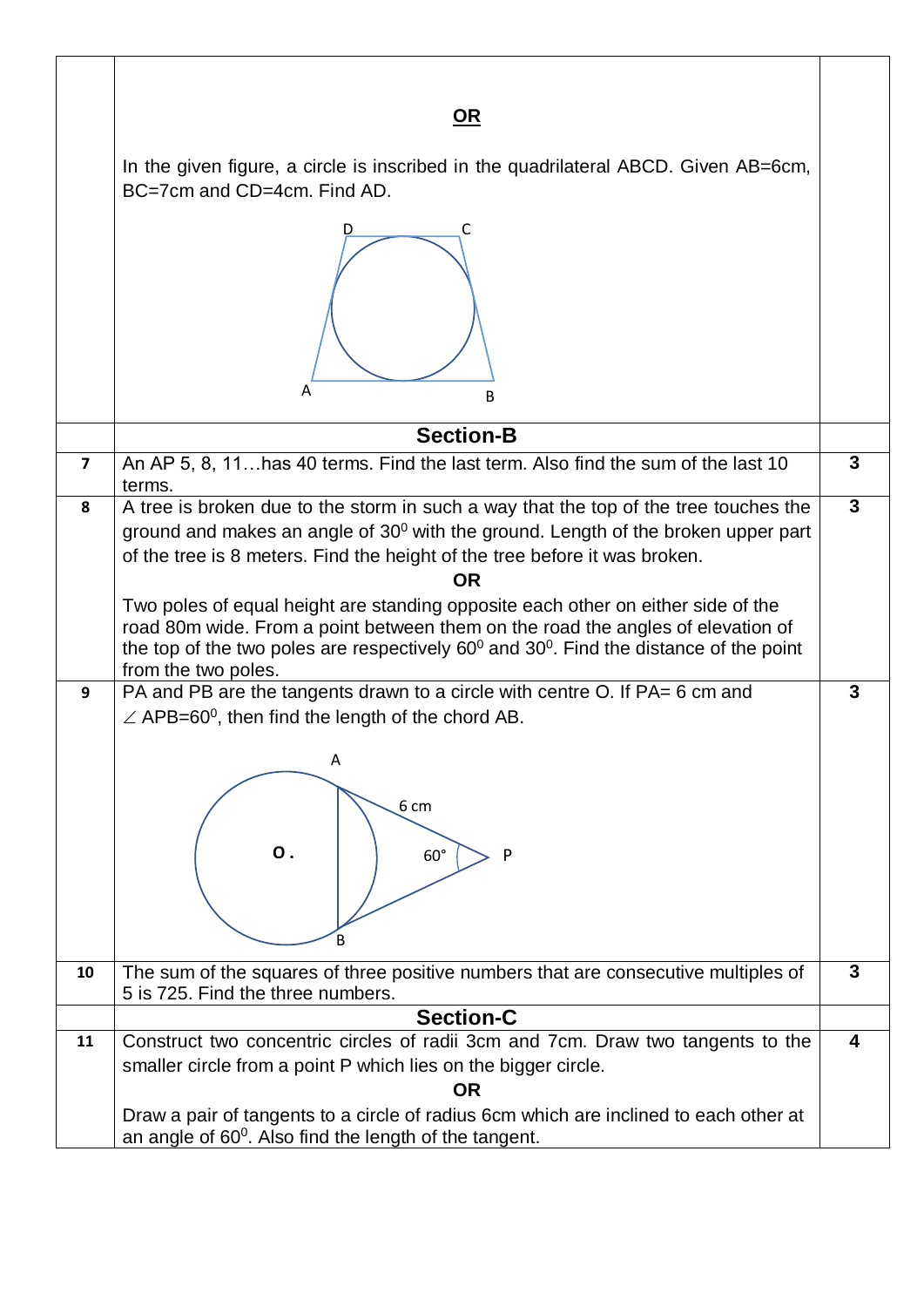| 12     | The following age wise chart of 300 passengers flying from Delhi to Pune is                                                                                            |                                                                                                                                                                                   |                               |      |      |      |      | 4    |      |                                                                                                                                                                              |              |  |  |
|--------|------------------------------------------------------------------------------------------------------------------------------------------------------------------------|-----------------------------------------------------------------------------------------------------------------------------------------------------------------------------------|-------------------------------|------|------|------|------|------|------|------------------------------------------------------------------------------------------------------------------------------------------------------------------------------|--------------|--|--|
|        |                                                                                                                                                                        | prepared by the Airlines staff.<br>Age<br>Less<br>Less<br>Less<br>Less<br>Less<br>Less<br>Less<br>Less                                                                            |                               |      |      |      |      |      |      |                                                                                                                                                                              |              |  |  |
|        |                                                                                                                                                                        | than                                                                                                                                                                              | than                          | than | than | than | than | than | than |                                                                                                                                                                              |              |  |  |
|        |                                                                                                                                                                        | 10                                                                                                                                                                                | 20                            | 30   | 40   | 50   | 60   | 70   | 80   |                                                                                                                                                                              |              |  |  |
|        | Number of                                                                                                                                                              | 14                                                                                                                                                                                | 44                            | 82   | 134  | 184  | 245  | 287  | 300  |                                                                                                                                                                              |              |  |  |
|        | passengers                                                                                                                                                             |                                                                                                                                                                                   |                               |      |      |      |      |      |      |                                                                                                                                                                              |              |  |  |
|        |                                                                                                                                                                        |                                                                                                                                                                                   |                               |      |      |      |      |      |      |                                                                                                                                                                              |              |  |  |
|        | Find the mean age of the passengers.                                                                                                                                   |                                                                                                                                                                                   |                               |      |      |      |      |      |      |                                                                                                                                                                              |              |  |  |
| 13     |                                                                                                                                                                        |                                                                                                                                                                                   |                               |      |      |      |      |      |      | A lighthouse is a tall tower with light near the top. These are often built on islands,                                                                                      |              |  |  |
|        |                                                                                                                                                                        |                                                                                                                                                                                   |                               |      |      |      |      |      |      | coasts or on cliffs. Lighthouses on water surface act as a navigational aid to the                                                                                           |              |  |  |
|        |                                                                                                                                                                        | mariners and send warning to boats and ships for dangers. Initially wood, coal would<br>be used as illuminators. Gradually it was replaced by candles, lanterns, electric lights. |                               |      |      |      |      |      |      |                                                                                                                                                                              |              |  |  |
|        | Nowadays they are run by machines and remote monitoring.                                                                                                               |                                                                                                                                                                                   |                               |      |      |      |      |      |      |                                                                                                                                                                              |              |  |  |
|        |                                                                                                                                                                        |                                                                                                                                                                                   |                               |      |      |      |      |      |      |                                                                                                                                                                              |              |  |  |
|        | Prongs Reef lighthouse of Mumbai was constructed in 1874-75. It is approximately<br>40 meters high and its beam can be seen at a distance of 30 kilometres. A ship and |                                                                                                                                                                                   |                               |      |      |      |      |      |      |                                                                                                                                                                              |              |  |  |
|        |                                                                                                                                                                        |                                                                                                                                                                                   |                               |      |      |      |      |      |      | a boat are coming towards the lighthouse from opposite directions. Angles of<br>depression of flash light from the lighthouse to the boat and the ship are $30^0$ and $60^0$ |              |  |  |
|        | respectively.                                                                                                                                                          |                                                                                                                                                                                   |                               |      |      |      |      |      |      |                                                                                                                                                                              |              |  |  |
|        |                                                                                                                                                                        |                                                                                                                                                                                   |                               |      |      |      |      |      |      |                                                                                                                                                                              |              |  |  |
|        |                                                                                                                                                                        |                                                                                                                                                                                   |                               |      |      |      |      |      |      |                                                                                                                                                                              |              |  |  |
|        | 30 <sup>0</sup><br>60 <sup>0</sup>                                                                                                                                     |                                                                                                                                                                                   |                               |      |      |      |      |      |      |                                                                                                                                                                              |              |  |  |
|        |                                                                                                                                                                        |                                                                                                                                                                                   |                               |      |      |      |      |      |      |                                                                                                                                                                              |              |  |  |
|        |                                                                                                                                                                        |                                                                                                                                                                                   |                               |      |      |      |      |      |      |                                                                                                                                                                              |              |  |  |
|        |                                                                                                                                                                        |                                                                                                                                                                                   |                               |      |      |      |      |      |      |                                                                                                                                                                              |              |  |  |
|        |                                                                                                                                                                        |                                                                                                                                                                                   |                               |      |      |      |      |      |      |                                                                                                                                                                              |              |  |  |
|        |                                                                                                                                                                        |                                                                                                                                                                                   |                               |      |      |      |      |      |      |                                                                                                                                                                              |              |  |  |
| D<br>B |                                                                                                                                                                        |                                                                                                                                                                                   |                               |      |      |      |      |      |      |                                                                                                                                                                              |              |  |  |
|        |                                                                                                                                                                        |                                                                                                                                                                                   |                               |      |      |      |      |      |      |                                                                                                                                                                              |              |  |  |
|        |                                                                                                                                                                        |                                                                                                                                                                                   |                               |      |      |      |      |      |      |                                                                                                                                                                              |              |  |  |
|        | i)<br>Which of the two, boat or the ship is nearer to the light house. Find its                                                                                        |                                                                                                                                                                                   |                               |      |      |      |      |      |      |                                                                                                                                                                              |              |  |  |
|        |                                                                                                                                                                        |                                                                                                                                                                                   | distance from the lighthouse? |      |      |      |      |      |      |                                                                                                                                                                              |              |  |  |
|        | $\mathsf{ii}$                                                                                                                                                          |                                                                                                                                                                                   |                               |      |      |      |      |      |      |                                                                                                                                                                              | $\mathbf{2}$ |  |  |
|        |                                                                                                                                                                        |                                                                                                                                                                                   |                               |      |      |      |      |      |      | Find the time taken by the boat to reach the light house if it is moving at                                                                                                  |              |  |  |
|        | the rate of 20 km per hour.                                                                                                                                            |                                                                                                                                                                                   |                               |      |      |      |      |      |      |                                                                                                                                                                              |              |  |  |
|        |                                                                                                                                                                        |                                                                                                                                                                                   |                               |      |      |      |      |      |      |                                                                                                                                                                              |              |  |  |
|        |                                                                                                                                                                        |                                                                                                                                                                                   |                               |      |      |      |      |      |      |                                                                                                                                                                              |              |  |  |
|        |                                                                                                                                                                        |                                                                                                                                                                                   |                               |      |      |      |      |      |      |                                                                                                                                                                              |              |  |  |
|        |                                                                                                                                                                        |                                                                                                                                                                                   |                               |      |      |      |      |      |      |                                                                                                                                                                              |              |  |  |
|        |                                                                                                                                                                        |                                                                                                                                                                                   |                               |      |      |      |      |      |      |                                                                                                                                                                              |              |  |  |
|        |                                                                                                                                                                        |                                                                                                                                                                                   |                               |      |      |      |      |      |      |                                                                                                                                                                              |              |  |  |
| 14     |                                                                                                                                                                        |                                                                                                                                                                                   |                               |      |      |      |      |      |      | Krishnanagar is a small town in Nadia District of West Bengal. Krishnanagar clay<br>dolls are unique in their realism and quality of their finish. They are created by       |              |  |  |
|        |                                                                                                                                                                        |                                                                                                                                                                                   |                               |      |      |      |      |      |      | modelling coils of clay over a metal frame. The figures are painted in natural colours                                                                                       |              |  |  |
|        |                                                                                                                                                                        |                                                                                                                                                                                   |                               |      |      |      |      |      |      | and their hair is made either by sheep's wool or jute. Artisans make models starting                                                                                         |              |  |  |
|        |                                                                                                                                                                        |                                                                                                                                                                                   |                               |      |      |      |      |      |      | from fruits, animals, God, goddess, farmer, fisherman, weavers to Donald Duck and                                                                                            |              |  |  |
|        | international museums.                                                                                                                                                 |                                                                                                                                                                                   |                               |      |      |      |      |      |      | present comic characters. These creations are displayed in different national and                                                                                            |              |  |  |
|        |                                                                                                                                                                        |                                                                                                                                                                                   |                               |      |      |      |      |      |      |                                                                                                                                                                              |              |  |  |